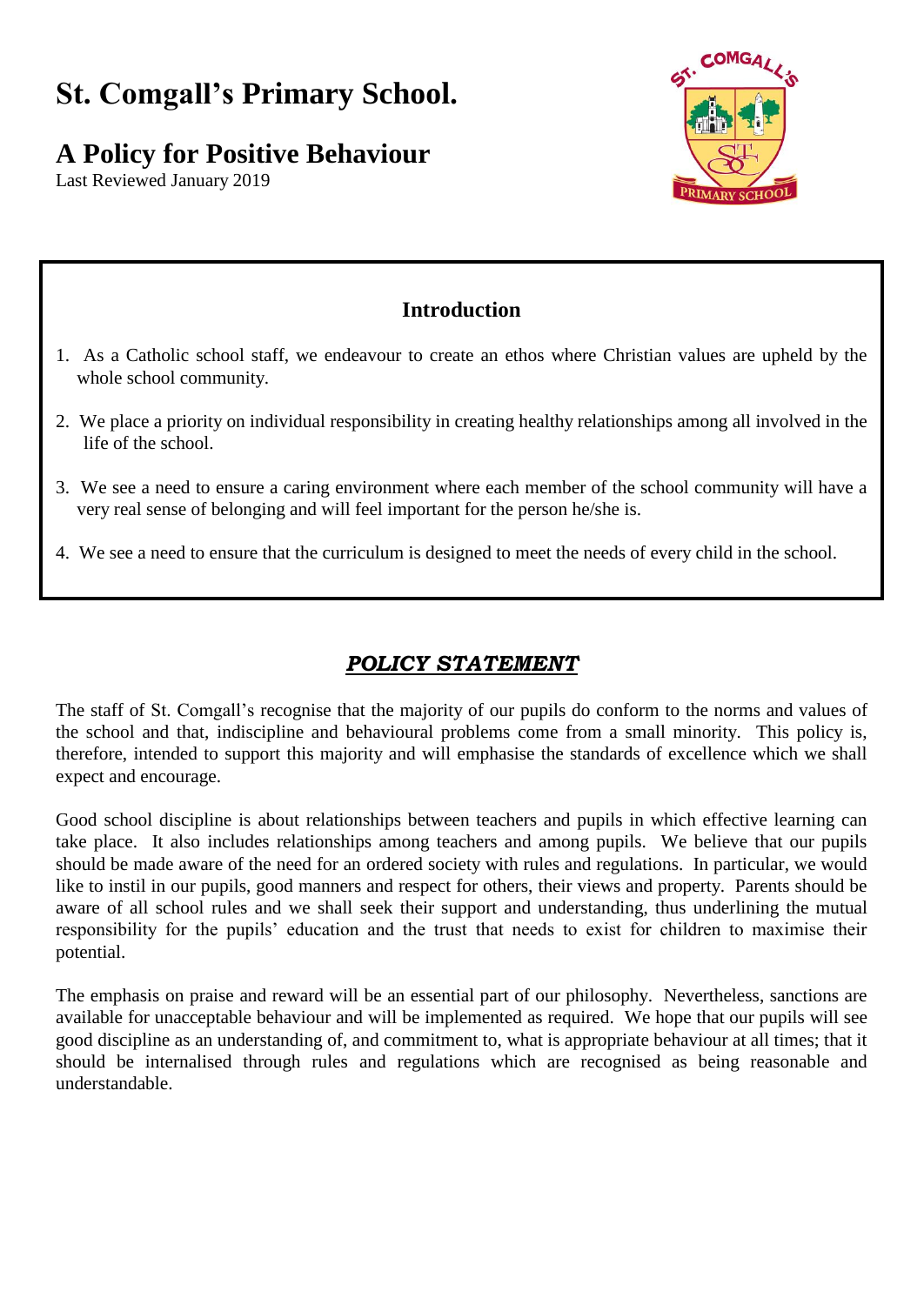# **Our aims, therefore, are to:**

- 1. Promote pupil self-esteem to help them become valuable contributors in society.
- 2. develop good relationships between teachers/pupils, teachers/teachers, pupils/pupils.
- 3. promote positive reinforcement rather than negative criticism.
- 4. develop in our pupils an understanding of forgiveness, healing and reconciliation.
- 5. inform parents of the schools' Positive Behaviour Policy and enlist their support for its principles.
- 6. develop within pupils a recognition of their own emotions and those of others, and help them develop strategies to regulate their own emotions – thus having a positive impact on how they deal with day to day issues.

## **In order to fulfil these aims it is our purpose that the children should:-**

- *develop a respect for themselves.*
- *develop a respect for their peers.*
- *develop a respect for teachers, ancillary and auxiliary staff, visitors to the school and everyone they meet.*
- *develop a respect for the views of others.*
- *develop a respect for their own and other people's property.*
- *be able to work within agreed classroom and school rules.*
- *be able to work independently and co-operate with others sharing space and resources.*
- *be aware of the needs of others.*
- *develop good manners.*
- *develop the skills necessary to deal with conflict.*
- *develop an understanding of each of us being part of a wider community.*

# **The fulfilment of these aims will ensure the following**:

#### **Our pupils:**

- enjoy a happy secure and settled environment.
- develop confidence and self-esteem.
- have more time for and be receptive to learning.

#### **Our staff**

- teach in a secure and settled environment.
- achieve goals and use stimulating and challenging approaches.
- find satisfaction in their work.

#### **Our parents:**

- good communication between home and school.
- knowledge that their children will be safe and secure in school.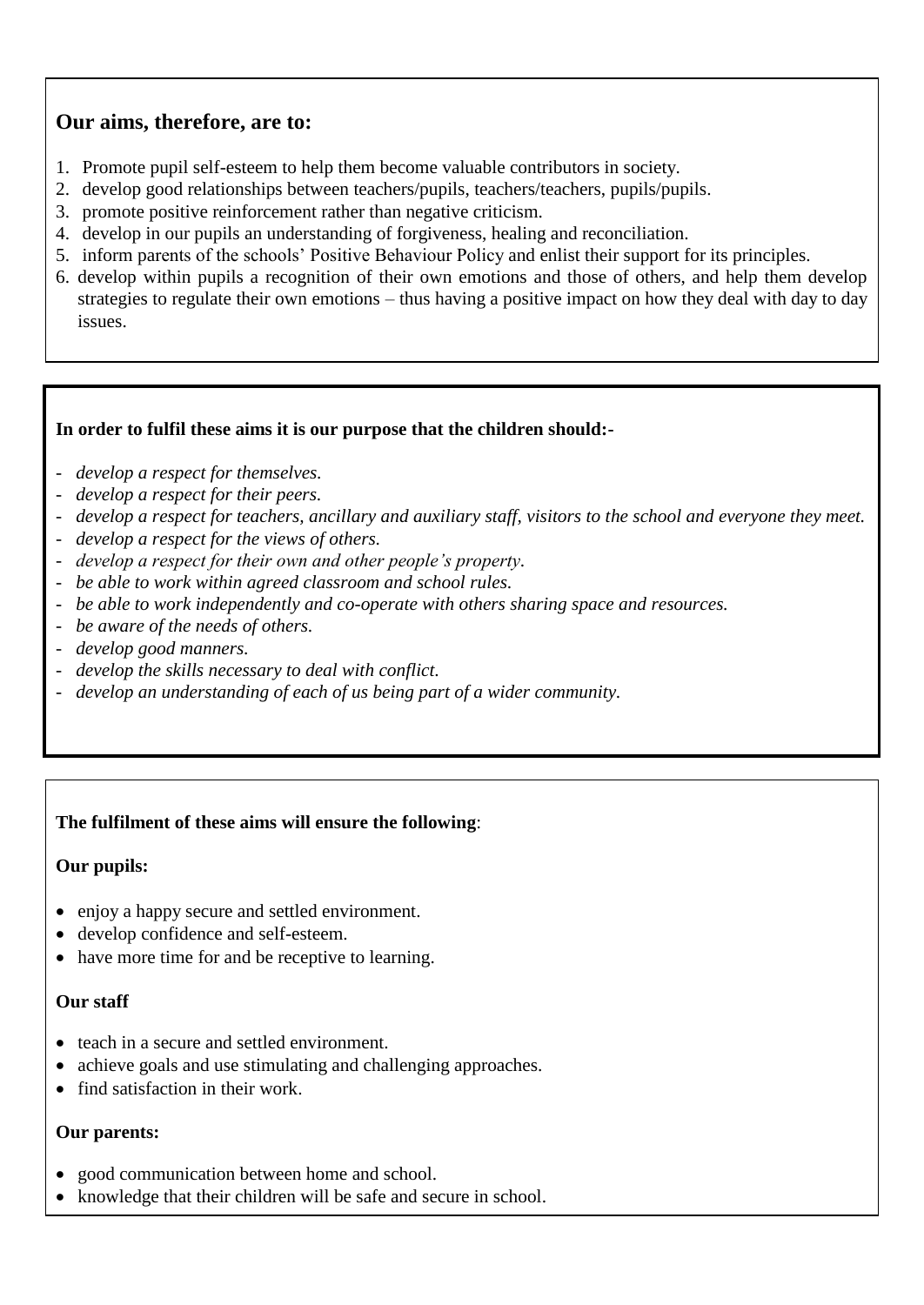# **SCHOOL DISCIPLINE PROCEDURES**

The following procedure is used to ensure that all the members of the school community deal with issues in a manner that promotes the growth and development of the pupils at the school and helps to prepare them for the opportunities, responsibilities and experience of adult life. Early identification of pupils with problems is a key element.

# **REWARDING GOOD/APPROPRIATE BEHAVIOUR**

- 1. Recognise and highlight good behaviour as it occurs.
- 2. Praise children for behaving well.
- 3. Encourage children to be responsible for their own behaviour.
- 4. Let parents know about their children's good behaviour.
- 5. Reward individual children and groups of children for behaving well.

#### **Rewards may include:**

- Badges and stickers.
- Star Pupil awards.
- Best Class awards.
- Celebration of Literacy/Numeracy success.
- Celebration of reading success in Accelerated Reading.
- Individual class reward systems Bronze/Silver/Gold awards.
- Exemption from homework.
- Special responsibilities e.g. Primary 7 to act as class prefects to assist with P.1-3 infant class, wet day supervision, toilet supervision etc.
- Extra play time.
- Praise from all members of staff.
- Trips.
- Treats.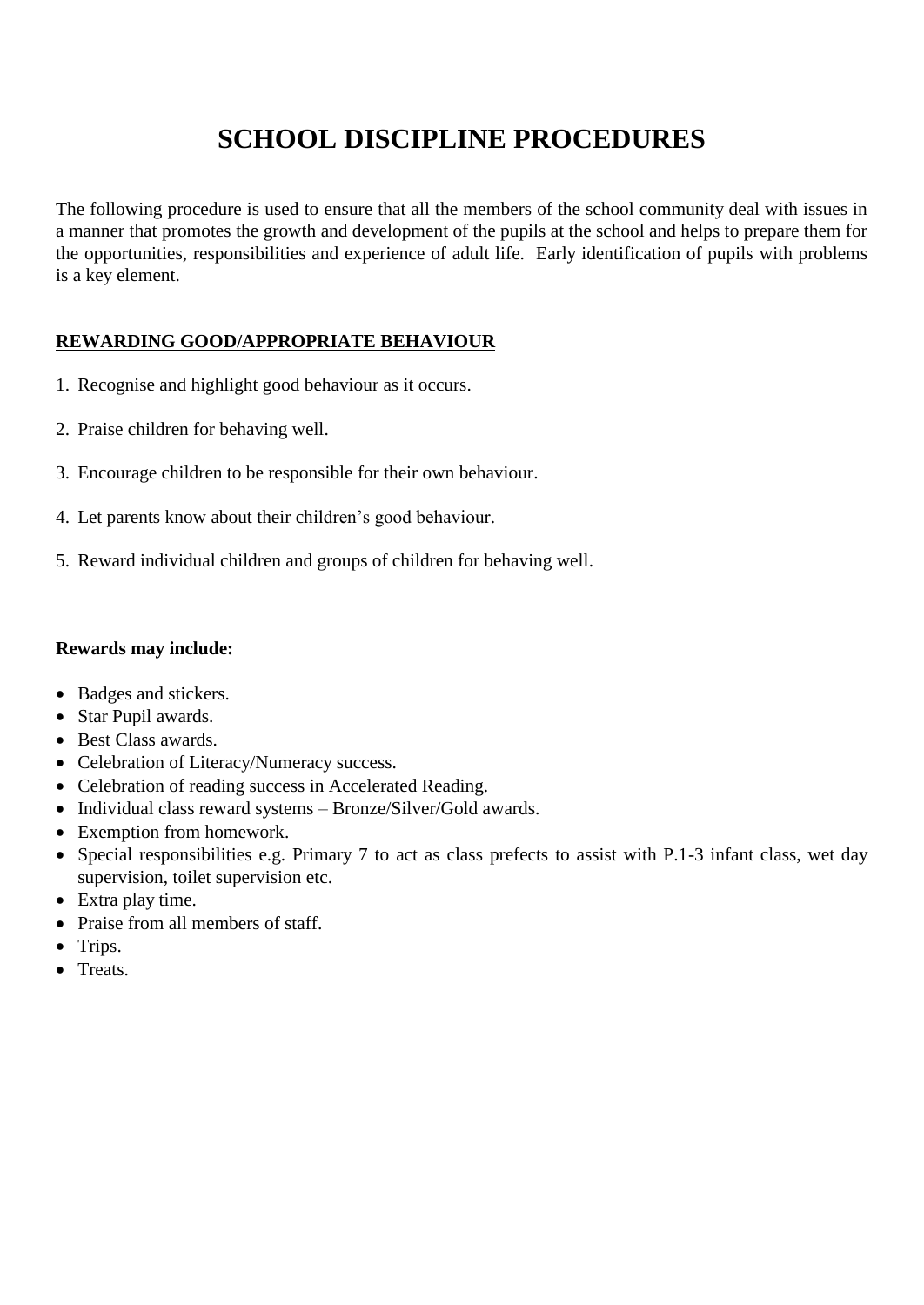# **STRATEGIES FOR DEALING WITH INAPPROPRIATE BEHAVIOUR**

#### **STAGE 1**

#### **Mildly disruptive - slowness to settle, talking out of turn, distracting other pupils, being inattentive etc. The class teacher will plan to address and reduce inappropriate behaviour as far as possible by:**

- a) Verbal reprimand and reminder of appropriate behaviour.
- b) Withhold privileges, note from teacher to parent regarding the reason for punishment.
- c) Written work to be done at home and signed by parent.
- d) Extra homework.
- e) Loss of break/lunch play time use of 'Quiet Room' for reflective work on their behaviour.
- f) 'Time Out'– staying with a playground supervisor for an allocated amount of time depending on age.
- **NB** A written record of the pupil's behaviour must be kept in the class behaviour book, and progress reviewed regularly.

#### **STAGE 2**

## **Moderately disruptive - persistent pattern of talking back to teacher, distracting other pupils, regular failure to keep up with work. Behaviour which undermines the ethos of the school, petty theft, bullying and damage to property.**

a) If a pupil continues to misbehave etc, the class teacher reports to the Principal or Vice-Principal (in Principal's absence) time is set aside for the Principal or Vice Principal to discuss the problem.

The Principal will talk to the pupil on a regular basis and outline the expected standard of behaviour.

- b) The Principal informs the parents of the offending pupil and invites them to come to the school to discuss the situation. (A record of this meeting is kept on file).
- c) The pupil may be removed from class for a cooling off period within their key stage or to a designated agreed space.
- d) The Principal may suspend the pupil for a maximum of five school days. Policy on the suspension/expulsion of pupils must be followed.
- e) Pupil referred to SENCO for the development of an Education Plan and subsequent review of progress.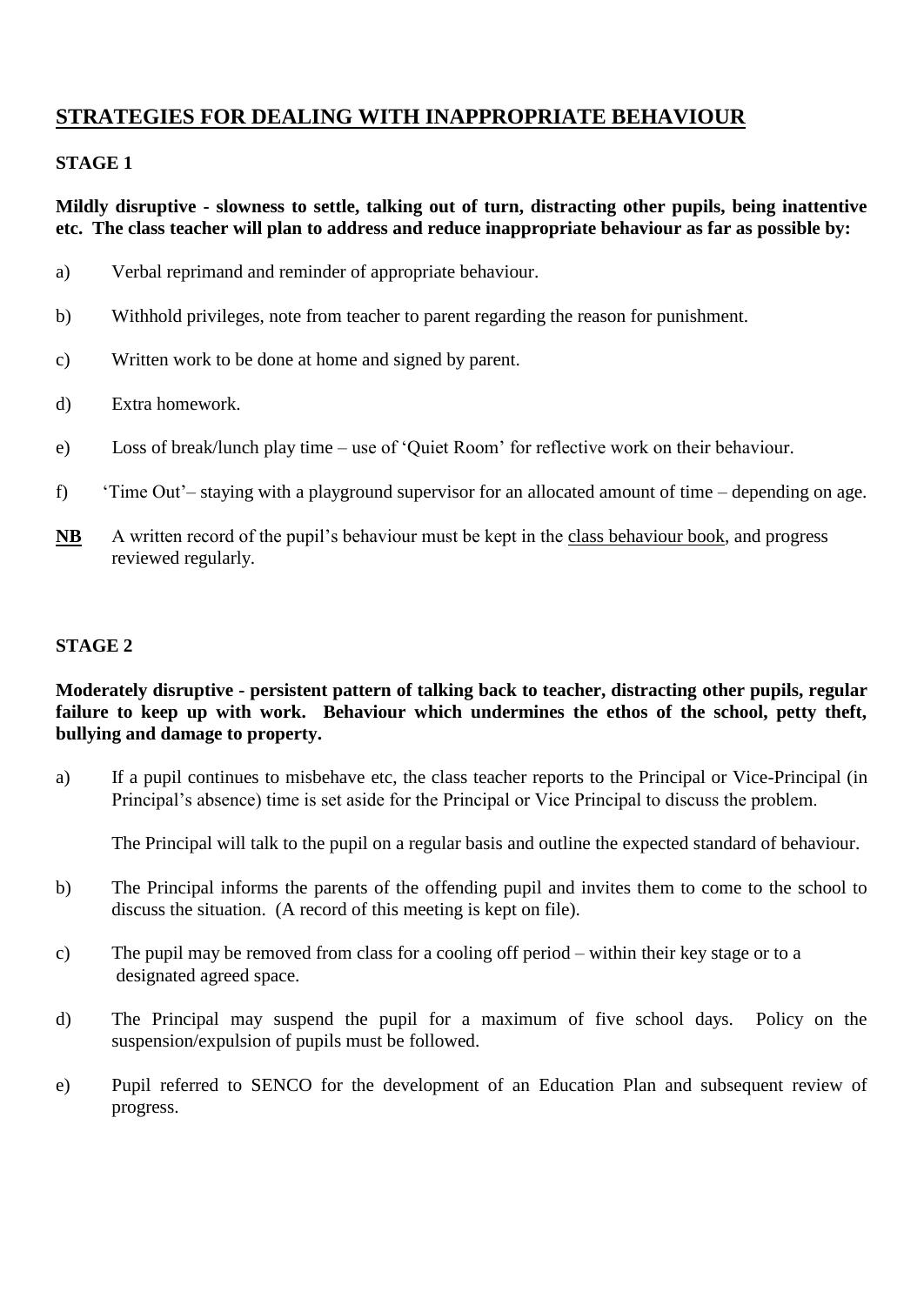#### **STAGE 3**

#### **Seriously disruptive - aggression, violence, defiance, total disrespect etc.**

- a) Should a pupil fail to respond satisfactorily to the above procedure, the Principal will report the pupil's behaviour to the Board of Governors of the school.
- b) The Governors may choose to meet the parents and the pupil at the school.
- c) Having satisfied themselves that all avenues have been exhausted, the Governors may decide to exercise their right of expulsion.

At any stage of the discipline process the staff of the school may wish to seek advice and support from the Board Area Support Team.

#### **EMERGENCY MEASURES**

In the event of a very serious assault, wilful serious damage, premeditated and/or substantial theft:

The pupil's parent(s)/nominated representative(s) are contacted. They must come to the school to discuss the situation.

The Principal may then choose to implement policy to suspend the pupil from the school for a maximum of five school days in order to discuss the situation more fully.

In the case of extreme behaviour problems, the Principal will enlist the support of the Education Authority Behaviour Support Team.

#### **The Principal must also:**

- I) Inform the Board of Governors and other Public bodies (e.g. Police, Social Services) as appropriate.
- I) Fill in the appropriate pupil record forms.
- iii) Keep an up-to-date record of all communications (verbal and written) and all developments.
- **N.B.** In the case of suspensions and expulsions, follow the adopted CCMS policy.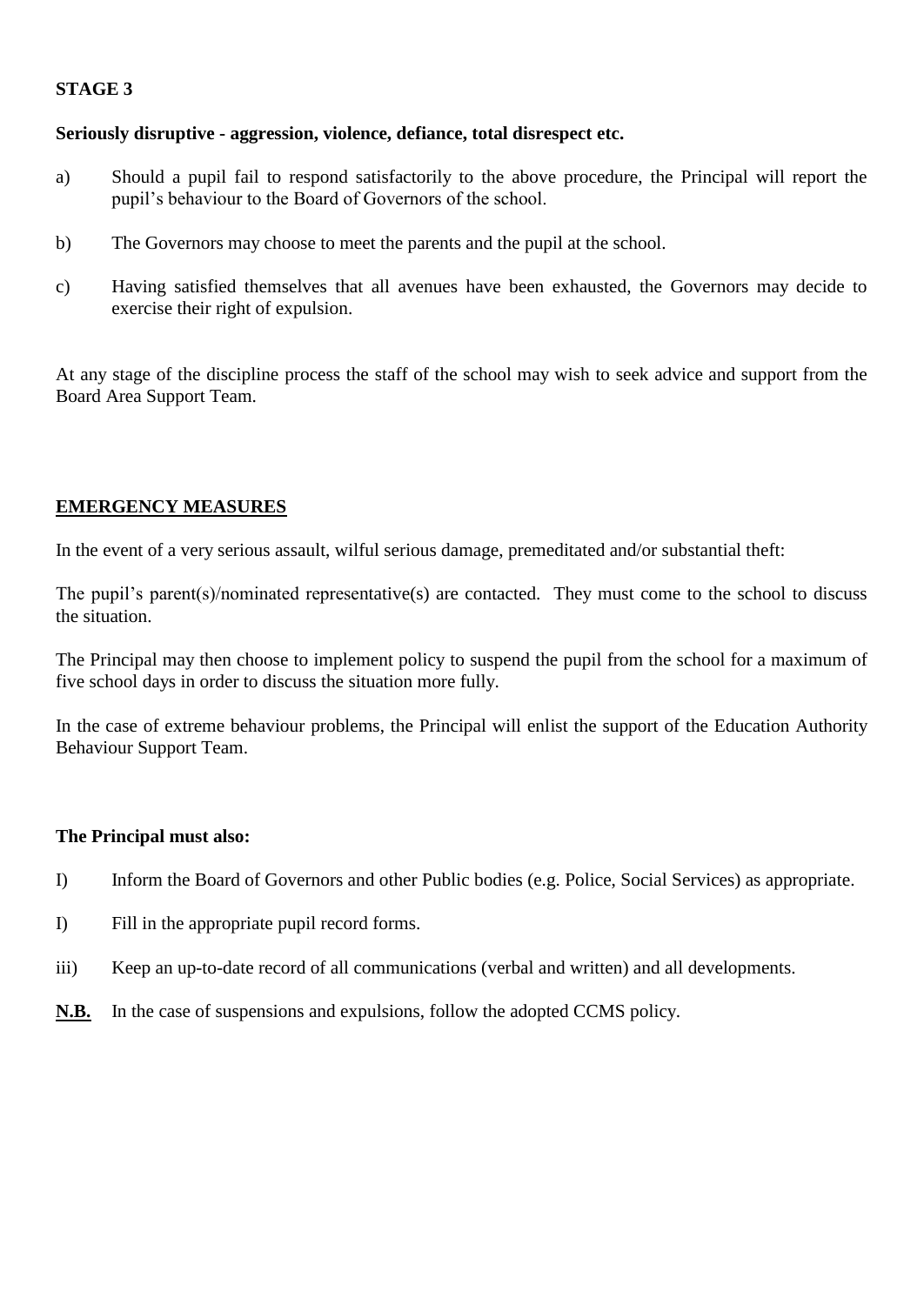# **GUIDELINES FOR TEACHERS**

# A. **TRANSITION PARENT EDUCATION:**

- 1. Lead meets pre-school providers.
- 2. Nursery Teacher and the school a candid report is required.
- 3. Year group meetings with the parents at the start of the academic year.
- 4. SEN Meetings throughout the year.

## B. **POSITIVE BEHAVIOUR REINFORCEMENT**

- 1. Revisit school rules/procedures with pupils for the first fortnight in September. (See Appendix).
- 2. Walking quietly in corridors on the left hand side to toilets, cloakrooms etc.
- 3. Circle-time when necessary.
- 4. Putting on, removing and hanging coats / toileting.
- 5. Procedure for lunch-boxes / books.
- 6. Tidying classroom floor/resource area, toys, books, crayons equipment etc.
- 7. Manners please, thank you, may I, greeting visitors and Principal, opening doors, standing to one side for adult, addressing teachers and all staff politely by Mr / Mrs.
- 8. Delivering messages classrooms knock and enter. Principal's Office and Staffroom - knock and wait until told to come in.

# C. **PROCEDURE FOR ESCORTING PUPILS:**

- 1. Morning 8.45 a.m. All classes may enter from their outside doors. Breakfast club children may enter the classroom. Pupils should hang up coats correctly, put lunch boxes, PE gear and other property in designated areas and sit down. Pupils must remain seated whether the teacher is in or out of the room. Children who are late are registered on the attendance sheet.
- 2. Break-Time All classes escorted to the playground on time. The class should be in order. Break club children should go directly to the canteen and rejoin their class outside when they have finished. At the end of Break children should walk directly back to their classroom.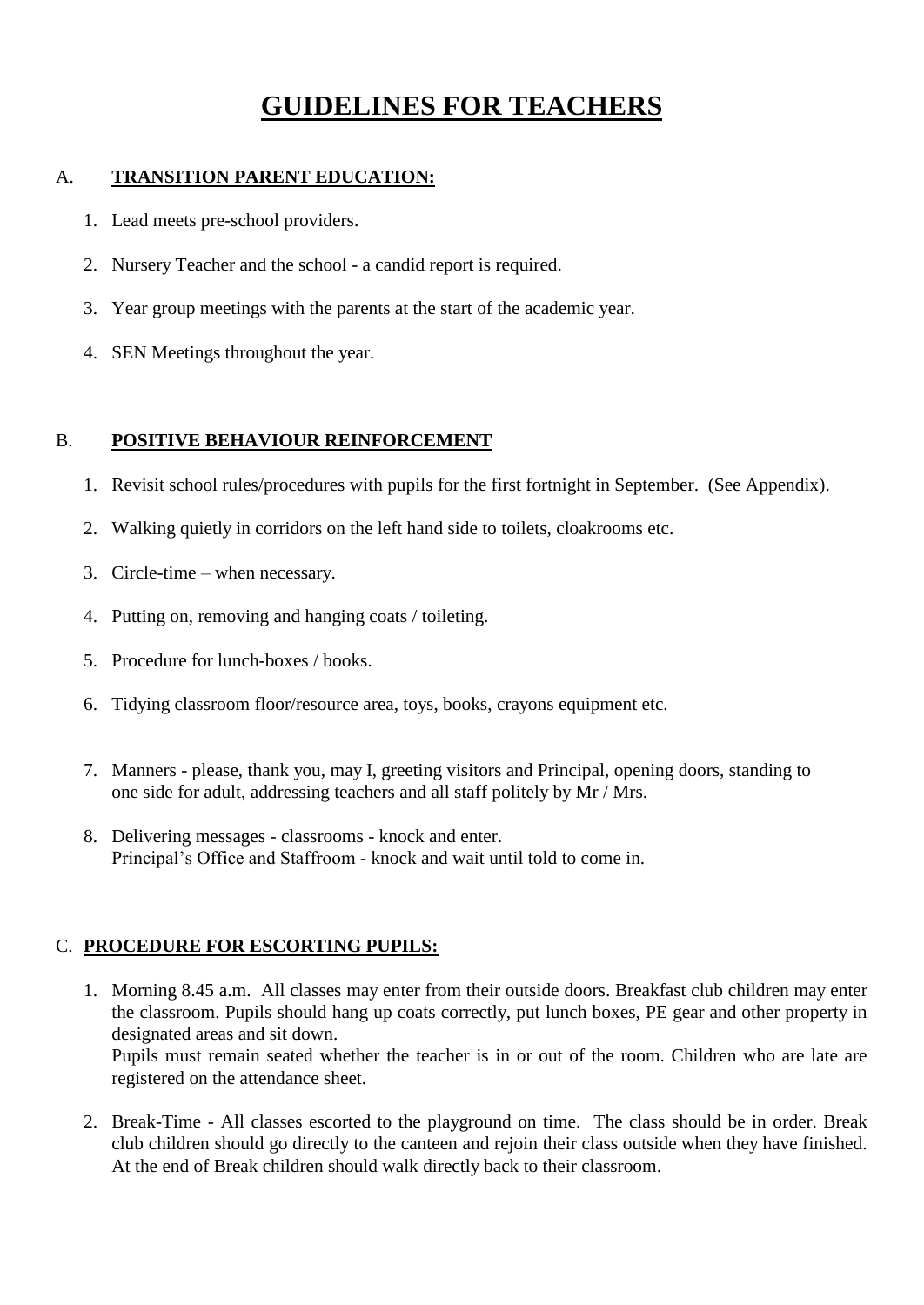- 3. Lunch-Time –Supervisors will supervise children at lunch and in the playground. Children will walk directly back to class at the end of lunch. Dinner children will go directly from dinners to the playground. No pupil should remain unsupervised in the school building.
- 4. Home-Time (a) Pupils collect coats from cloak room areas, group by group.
	- (b) Children travelling home by bus will be collected at 1.45 pm by classroom assistants and escorted on the bus. Parents/Carers will collect children from the external classroom doors.
	- c) Pupils (Yrs  $4 7$ ) escorted from classroom to parent collection point as a unit loitering will not be permitted.
	- d) Children who cycle to school will leave their line at a designated point to collect their bicycle. They must walk with their bicycle until they have either crossed at the patrol crossing or have exited school gate.

## D. **DISCIPLINE WITHIN THE SCHOOL BUILDING:**

- 1. No pupil should be put out of the classroom unsupervised, as a punishment.
- 2. The school rules must be adhered to.

# E. **CLASSROOM MANAGEMENT**

Teachers should keep a dated record of indiscipline.

#### (a) **Minor Indiscipline -**

- 1. Gossiping/whispering about others.
- 2. No homework (now and then).
- 3. Insufficient work.
- 4. Careless work.
- 5. Breaking "minor" school rules.

#### **Consequences -**

- 1. Call pupil aside quiet word.
- 2. Change desks.
- 3. Repeat work or extra work at home and signed by parents.
- 4. Isolation desk for a set period.

# (b) **More Serious Disciplinary Problems -**

- 1. Continued failure to produce homework / insufficient work in class.
- 2. Breaking major school rules including bullying, foul language, fighting, damage to property, assault on another pupil.
- 3. Disruptive behaviour.